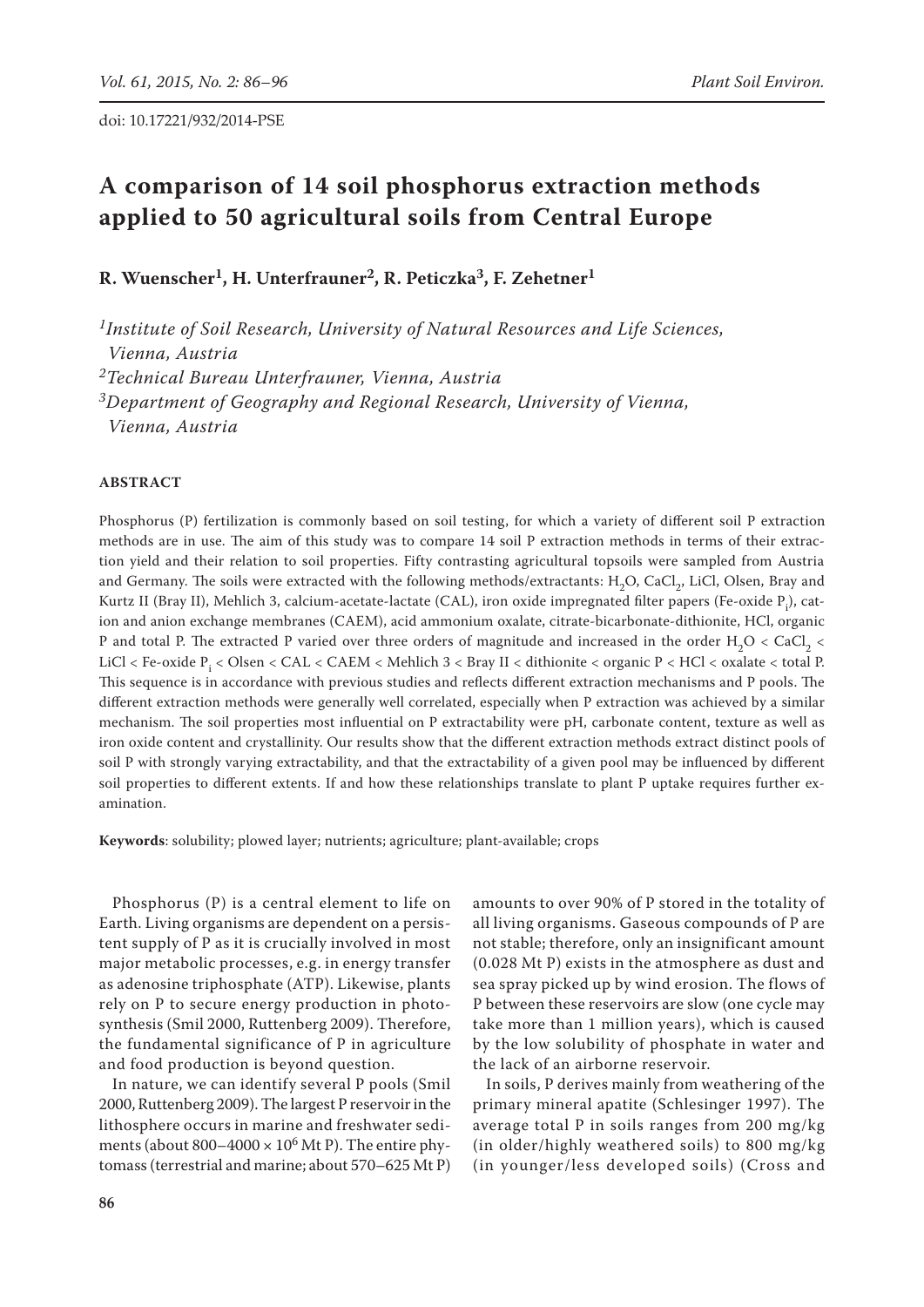Schlesinger 1995); the average amount of organic P ranges between 30% and 65% of the total P (Condron and Tiessen 2005). Four major forms of soil P may be distinguished, i.e. P dissolved in soil water, P sorbed to surfaces of clay minerals or Fe and Al oxides, P in primary phosphate minerals and P in organic substances and living organisms. Accounting for these various P pools, different approaches to extract P from the soil are available and numerous soil P extraction methods have been developed. Even in routine soil testing many different extraction methods are used today. For example, the calcium-acetate-lactate (CAL) extract (Schüller 1969) is used in routine soil testing in Austria and Germany, while Mehlich 3 (Mehlich 1984) is used in the Czech Republic and in major parts of Canada and the USA. Some states in the USA use the Olsen extract (Olsen et al. 1954), while in Brazil a more recently established extraction method based on anion exchange membranes (resin P; Bissani et al. 2002) is employed.

When comparing different soil P extraction methods, many of the available studies used a limited number of soils that had been fertilized/ spiked with different levels of P. By contrast, our approach was to include a wide variety of soils covering different P status and a wide range of soil properties. This shall provide a wider perspective on the comparison of different extraction methods and their dependence on soil properties. Here we compare 14 different soil P extraction methods that utilize different mechanisms of extraction in order to quantify the magnitude of P extractable by these methods and to assess the influence of soil properties on P extractability.

# **MATERIAL AND METHODS**

**Soil sampling and basic soil characterization**. Soil samples were taken from the plowed layer (0–30 cm depth) of agricultural fields in Austria and Germany in March/April 2011. The sites were chosen to cover a wide spectrum of soil properties and P levels. Prior to sampling, the soils were managed according to common farm practices, and no further measures were taken (e.g. specific P fertilization) to obtain different levels of P. Most soil samples were only represented once in this study. However, approximately one third of the samples were part of different long-term experiments; in this case, the soils were similar and amended with different levels of P over time while otherwise managed equally. All other soils were exposed to diverse tillage, fertilization and crop rotations prior to sampling for this study.

After sampling, the soils were dried at 50°C, sieved to pass 2 mm, and stored at room temperature until further analyses. Soil pH was determined in 1 mol/L KCl at a soil-to-solution ratio of 1:5, and electrical conductivity (EC) was measured in a water saturation extract near the Atterberg 'upper plastic limit' (= liquid limit; soil-to-solution ratios: 1:0.3 to 1:1.2). Total carbon and nitrogen were quantified by dry combustion (Tabatabai and Bremner 1991), and carbonate was measured gasvolumetrically (Soil survey staff 2004). Organic carbon  $(C_{\text{org}})$  was calculated as the difference of total and carbonate carbon. Soil particle size distribution was determined by wet-sieving and sedimentation in a sedigraph after adding  $H_2O_2$ to remove organic matter and dispersing with sodium metaphosphate (Soil survey staff 2004). The potential cation exchange capacity ( $\text{CEC}_{\text{pot}}$ ) was determined by extraction with a 0.4 mol/L LiCl solution buffered at pH 8.2 with triethanolamine and HCl (Husz 2001). To this end, 50 mL of the solution was shaken with 40 g of water-saturated soil for 2 h, centrifuged and the supernatant transferred into a flask; this step was repeated and the supernatant again added to the flask. The solution was membrane-filtered, exchangeable cations were measured with inductively coupled plasma atomic emission spectroscopy (ICP-AES), and the  $\mathrm{CEC}_{\mathrm{not}}$ calculated as the sum of exchangeable cations. The base saturation was calculated in percent of  $\mathrm{CEC}_{\mathrm{pot}}$ . Oxidic iron was extracted with dithionitecitrate-bicarbonate (Fe<sub>d</sub>) according to Mehra and Jackson (1960) and also with acid ammonium oxalate (Fe<sub>o</sub>; extracting only the poorly crystalline forms) according to Schwertmann (1964). The extracted iron was measured by atomic absorption spectroscopy (AAS).

**Soil P extraction**. The tested soil P extraction methods are summarized in Table 1 with respect to extracting agents, soil-to-solution ratio, extraction time and method of P determination. The different methods utilize different mechanisms of P extraction as briefly outlined below.

Water extraction  $(H_2O)$ : The water extraction was conducted using a saturation extract near the Atterberg 'upper plastic limit' (= liquid limit;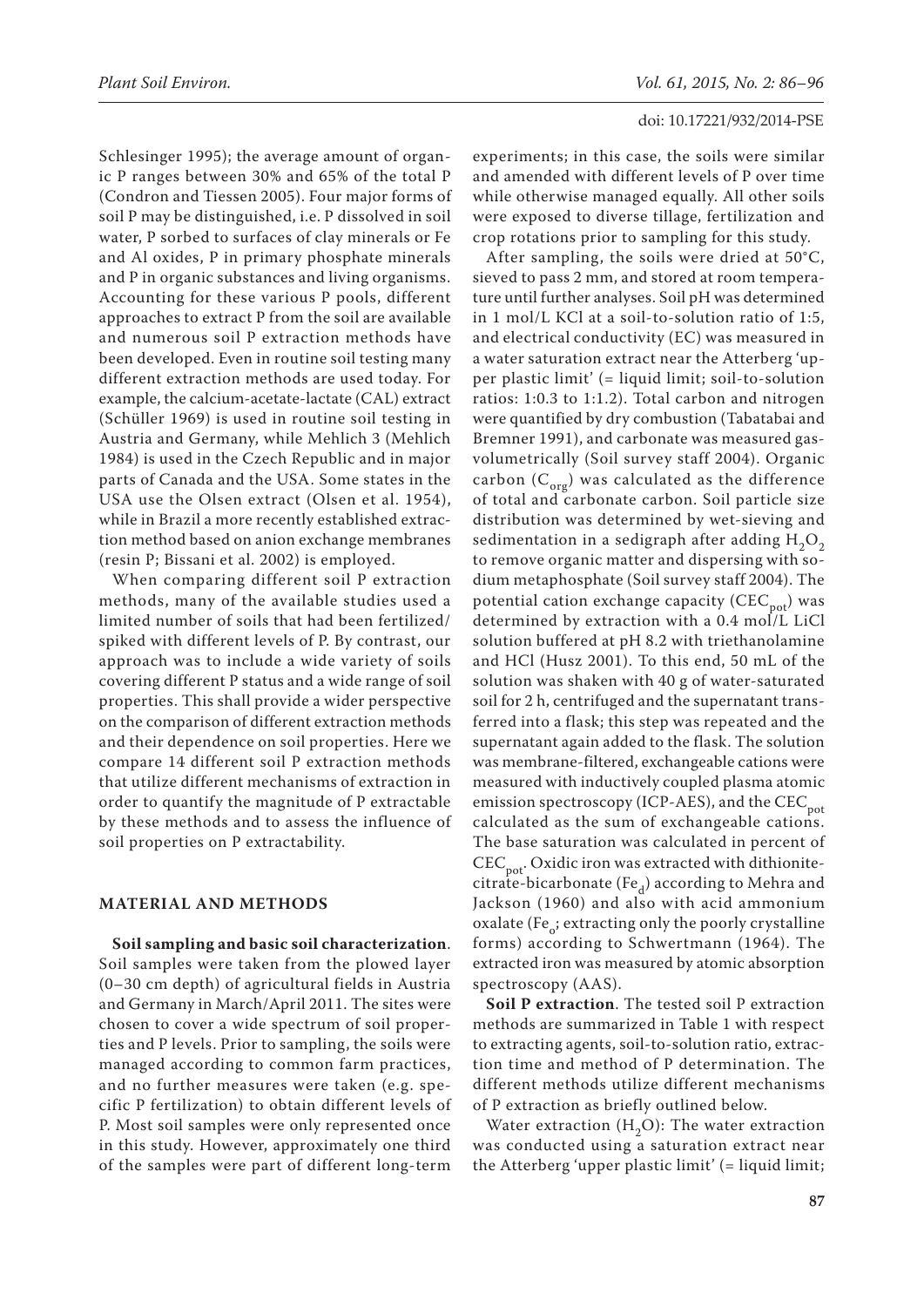| Method            | Extracting solution                                                                                                                                               | Solution<br>pH | Soil-to-solution<br>ratio | Extraction<br>time | Method of<br>measurement |
|-------------------|-------------------------------------------------------------------------------------------------------------------------------------------------------------------|----------------|---------------------------|--------------------|--------------------------|
| H <sub>2</sub> O  | distilled $H_2O$                                                                                                                                                  | unbuffered     | $1:0.3-1:1.2$             | 12 <sub>h</sub>    | photometer               |
| CaCl <sub>2</sub> | $0.01$ mol/L CaCl <sub>2</sub>                                                                                                                                    | unbuffered     | 1:10                      | 2 <sub>h</sub>     | photometer               |
| LiCl              | 0.4 mol/L LiCl                                                                                                                                                    | unbuffered     | $1:1.8-1:4.0$             | $2 \times 2 h$     | <b>ICP-AES</b>           |
| Olsen             | 0.5 mol/L NaHCO <sub>3</sub>                                                                                                                                      | 8.5            | 1:20                      | 30 min             | photometer               |
| Bray II           | $0.03$ mol/L $\rm NH_4F$ 0.1 mol/L HCl                                                                                                                            | 1.0            | 1:7                       | 40 s               | photometer               |
| Mehlich 3         | 0.2 mol/L CH <sub>3</sub> COOH, 0.25 mol/L NH <sub>4</sub> NO <sub>3</sub> ,<br>0.015 mol/L NH <sub>4</sub> F, 0.013 mol/L HNO <sub>3</sub> ,<br>0.001 mol/L EDTA | 2.5            | 1:10                      | 5 min              | photometer               |
| CAL               | 0.3 mol/L CH <sub>3</sub> COOH,<br>0.05 mol/L $C_6H_{10}CaO_6$ ,<br>$0.05$ mol/L (CH <sub>3</sub> COO) <sub>2</sub> Ca                                            | 4.0            | 1:20                      | 2 <sub>h</sub>     | photometer               |
| Fe-oxide $P_i$    | $(0.01 \text{ mol/L } CaCl2)$                                                                                                                                     | unbuffered     | 1:40                      | 16 h               | photometer               |
| <b>CAEM</b>       | (distilled $H_2O$ )                                                                                                                                               | unbuffered     | 1:40                      | 16h                | photometer               |
| Oxalate           | $0.08$ mol/L (COOH) <sub>2</sub> ,<br>0.11 mol/L $(COONH_4)_2$                                                                                                    | 3.0            | 1:50                      | 4 <sub>h</sub>     | <b>ICP-AES</b>           |
| Dithionite        | 0.2 mol/L NaHCO <sub>3</sub> , 0.12 mol/L Na <sub>2</sub> S <sub>2</sub> O <sub>4</sub> ,<br>0.24 mol/L $C_6H_5Na_3O_7$                                           | 8.5            | 1:50                      | 16 h               | <b>ICP-AES</b>           |
| HCl               | 0.5 mol/L HCl                                                                                                                                                     | < 1            | 1:10                      | 2 <sub>h</sub>     | <b>ICP-AES</b>           |
| Organic P         | $(1 \text{ mol/L HCl})$                                                                                                                                           | < 1            | 1:100                     | 16 h               | photometer               |
| Total P           | 1 mol/L HCl (after calcination)                                                                                                                                   | < 1            | 1:100                     | 16 h               | photometer               |

Table 1. Overview of the studied soil phosphorus (P) extraction methods, summarizing the composition and pH of the extracting solution, the soil-to-solution ratio, the extraction time and the method of measurement used

ICP-AES – inductively coupled plasma atomic emission spectroscopy; CAL – calcium-acetate-lactate; Fe-oxide P<sub>i</sub> – iron oxide impregnated filter paper; CAEM – cation and anion exchange membranes; Organic P was determined as the difference of P extracted with 1 mol/L HCl from an ignited (550°C; 1 h) and unignited sample

Zehetner and Wenzel 2000) and thus involved varying soil-to-solution ratios (Table 1) dependent on soil properties, notably texture. The water extraction determines P in the soil solution, i.e. dissolved or readily soluble forms of P.

Calcium chloride (CaCl<sub>2</sub>): The CaCl<sub>2</sub> extraction was prepared as described in Houba et al. (2000) and is based on the principle of a (dilute) salt solution inducing some ion exchange, but nevertheless relies mostly on the dissolution of P in the extraction solution (Van Raij 1998).

Lithium chloride (LiCl): The LiCl extraction was carried out according to Husz (2001). This method is based on a pH-neutral salt solution suitable for a wide range of soil properties. Due to the characteristics of Li (small ionic radius, thick hydration shell, weak electrostatic charge), LiCl mainly extracts easily exchangeable cations and soluble P forms.

Olsen: This extraction method was introduced by Olsen et al. (1954); our extraction was carried out according to Sims (2000c). In general, the Olsen method is preferably used for calcareous soils (> 2%  $CaCO<sub>3</sub>$ ), but studies have shown that this method gives reasonable results also for non-calcareous soils (Frank et al. 1998). The Olsen extract lowers the concentration of Ca<sup>2+</sup> in solution as CaCO<sub>3</sub> precipitates and therefore promotes Ca phosphate dissolution; the high pH further enhances phosphate desorption from Al and Fe oxide surfaces (Sims 2000c, Schoenau and O'Halloran 2007).

Bray and Kurtz II (Bray II): This method was performed following the procedure of Bray and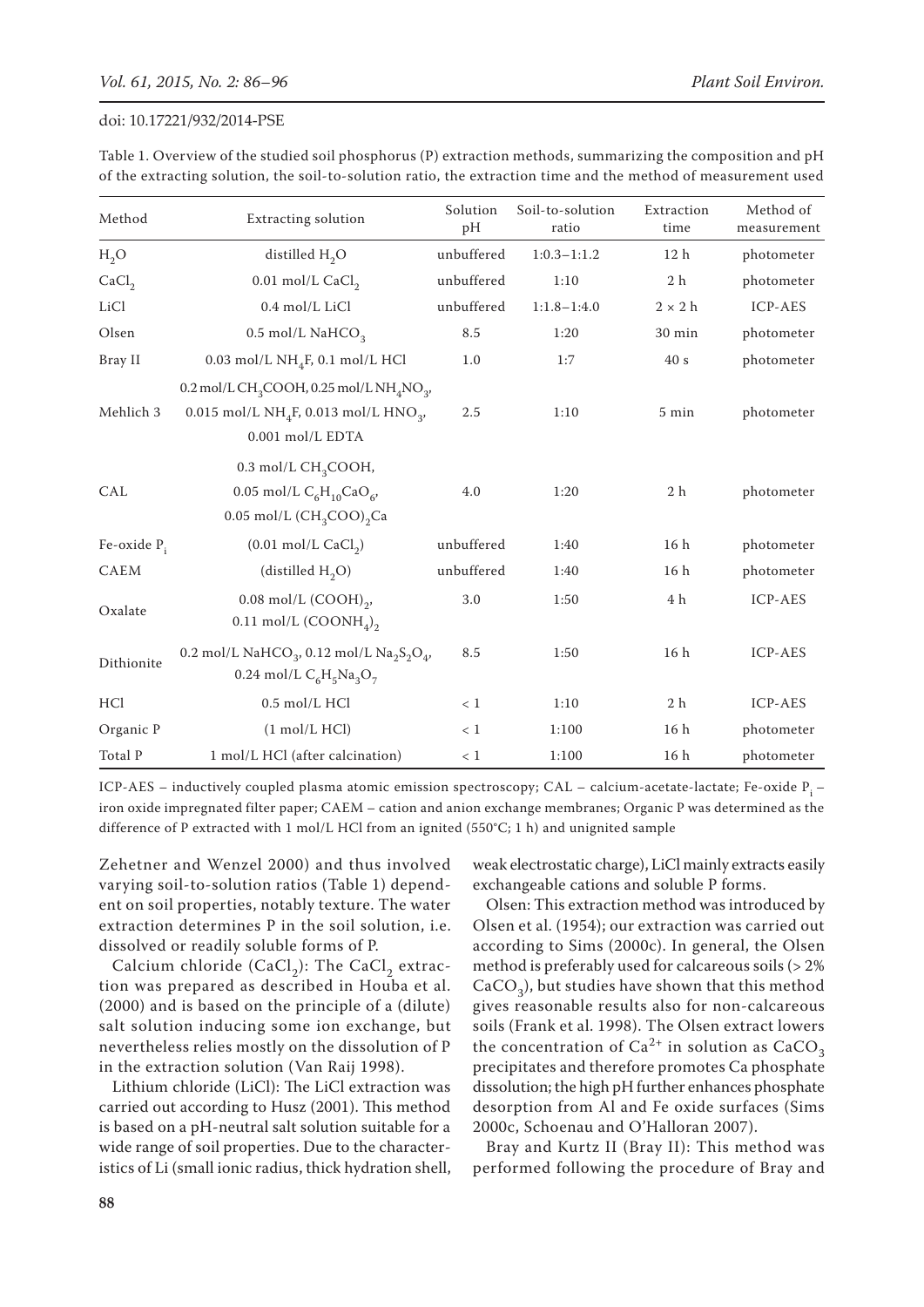Kurtz (1945). In the Bray II extract, fluoride  $(F^{-})$ enhances P release from Al phosphates by decreasing Al activity in solution through the formation of Al-F complexes and simultaneously suppresses phosphate re-adsorption by soil colloids (Kuo 1996), while the dilute HCl dissolves phosphates from Ca-, Al- and Fe-bound forms (Sims 2000a).

Mehlich 3: This method is considered suitable for a wide range of soils varying in their physicochemical properties (Frank et al. 1998, Sims 2000b). The method was introduced by Mehlich (1984); however, for the extraction of our soil samples, the protocol described by Sims (2000b) was used. As Mehlich 3 is a multi-nutrient extraction method, included P, K, Ca, Mg, Na, Cu, Zn, Mn and Fe, several extraction mechanisms are combined. An acetic acid solution is used to extract P by promoting the dissolution of Ca-phosphates; the addition of ammonium fluoride further releases P from Al phosphates through the formation of Al-F complexes in solution. The elements K, Ca, Mg and Na are extracted by ammonium nitrate and nitric acid, while Cu, Zn, Mn and Fe are dissolved and complexed by ammonium nitrate and EDTA, which functions as a chelating agent (Kuo 1996, Sims 2000b, Ziadi and Sen Tran 2007).

Calcium-acetate-lactate (CAL): This extraction method was carried out based on Schüller (1969) who introduced the method. According to Schüller (1969), the CAL method extracts only readily soluble and exchangeable phosphates as well as easily dissolved Ca phosphates from fertilizers, neglecting the P of apatitic phosphates. However, it is not well-suited for soils with a pH below 6 as in acidic soils the extracted phosphate might get re-adsorbed on Al and Fe oxides.

Iron oxide impregnated filter paper (Fe-oxide  $P_i$ ): This method was performed according to the protocol by Chardon (2000). It is based on an infinite P sink approach. The Fe oxide filter papers serve as a P sink imitating the plant root. Through sorption of P from the solution to the filter paper a further desorption and re-supply from the soil is induced (Myers et al. 2005).

Cation and anion exchange membranes (CAEM): The method used in our study was performed similarly to protocols described by Nuernberg et al. (1998), Fernandes and Coutinho (1997) and Bissani et al. (2002). The cation and anion exchange membranes were obtained from Membranes International Inc. and cut to  $1 \times 7.5$  cm strips.

The average mass of the anion strips was 0.377 g per strip with a total exchange capacity of  $1.3 \pm$  $0.1$  mmol<sub>c</sub>/g (for cation strips:  $0.443$  g with a total exchange capacity of  $1.6 \pm 0.1$  mmol<sub>c</sub>/g). Before extraction, the strips were conditioned in a 0.5 mol/L  $NaHCO<sub>3</sub>$  solution for several days. For extraction, 40 mL of distilled  $H<sub>2</sub>O$  was added to 1 g of soil; one anion strip and one cation strip were added to this suspension and the suspension shaken end-over-end for 16 h. After rinsing with distilled  $H<sub>2</sub>O$ , the anion strips were placed into 40 mL of 0.5 mol/L HCl and shaken for 90 min to elute the adsorbed P. Similarly to the Fe oxide impregnated filter paper, this method is based on a sink concept. The exchange membranes simulate the root system in the soil, keeping the P solution concentration (and also that of cationic nutrients) low and thus inducing re-supply from the soil solid phase (Kuo 1996, Van Raij 1998).

Oxalate: The oxalate extraction method is not a conventional P extraction method but derives from selective dissolution of soil iron forms. For this extraction, the protocol of Schwertmann (1964) was followed. With acid ammonium oxalate, poorly crystalline Fe is dissolved, which includes ferrihydrite and Fe associated with soil organic matter (Campbell and Schwertmann 1984).

Dithionite: The dithionite extraction method was introduced by Mehra and Jackson (1960) and is routinely used for the selective dissolution of soil iron forms rather than for soil P extraction. In our study, we followed the instructions of Holmgren (1967). In this extract, the Na-dithionite functions as a reduction agent and the citrate as a chelating agent. As a result, the total secondary free Fe with the exception of magnetite is solubilized (Raiswell et al. 1994).

Hydrochloric acid (HCl): Using 0.5 mol/L HCl, this method is based on the dissolution of inorganic P forms. Phosphorus originating from apatite is dissolved as well as Al- and Fe-bound P (at least partly) (Kuo 1996).

Organic P: Organic P is a calculated value. It was determined with the ignition method (Kuo 1996, with modification: 1 mol/L HCl instead of 0.5 mol/L  $H_2SO_4$ ; Pardo et al. 2003) and calculated as the difference of P extracted with 1 mol/L HCl from an ignited (550°C; 1 h) and unignited sample.

Total P: Total P was extracted with 1 mol/L HCl after calcination (550°C; 1 h). Through calcination, the organic P fraction is converted to inorganic P;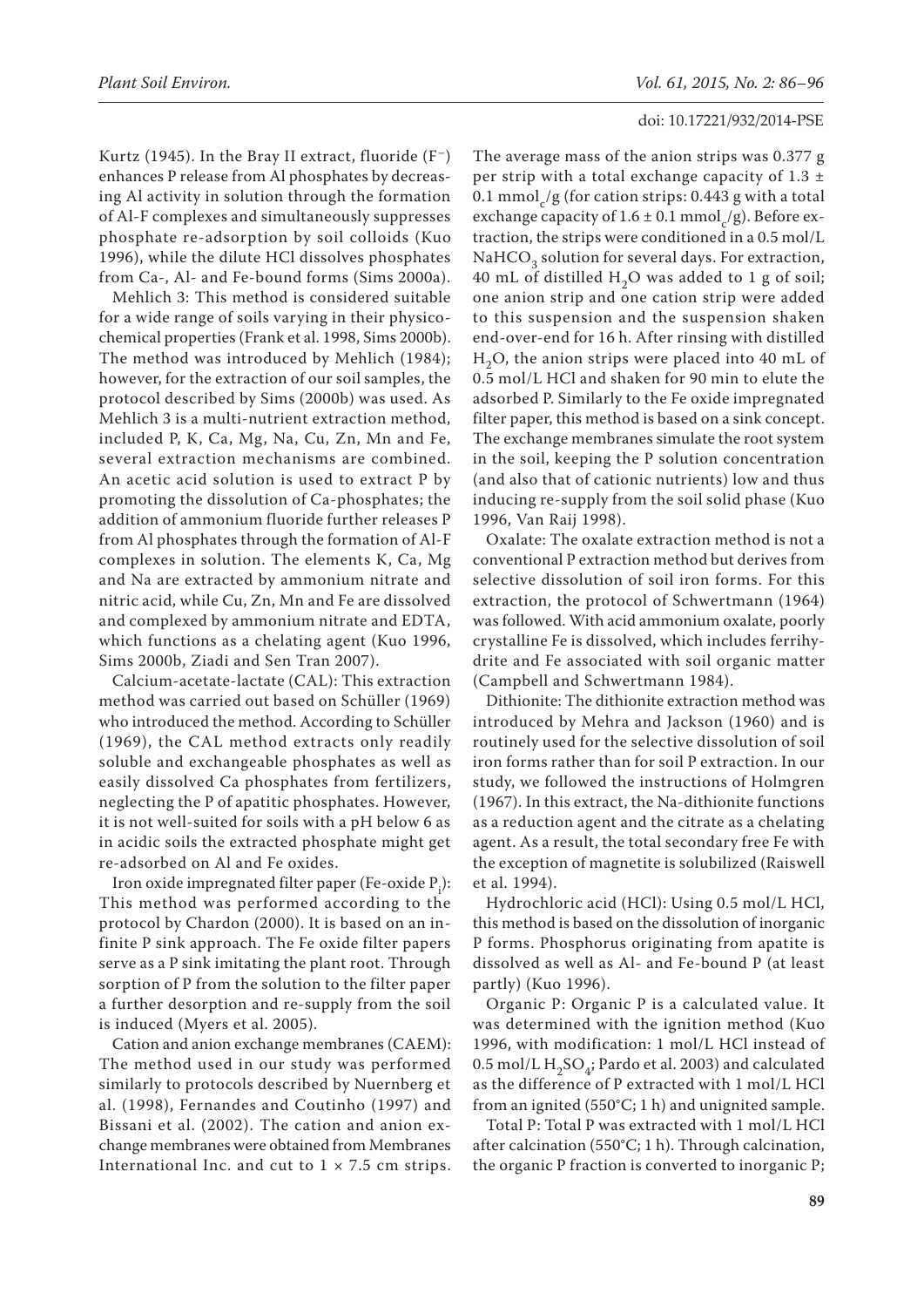thereafter, the 'total' amount of P in soil (inorganic and formerly organic) is extracted by HCl, although the extraction may not be fully quantitative.

**Photometric P determination**. The photometric determination of extracted P was conducted with the molybdenum blue method according to Murphy and Riley (1962). This method was further modified to allow detection of low P concentrations (detection limit of 25  $\mu$ g P/L) needed for some of the samples/extracts. The following modifications were performed. The four solutions were prepared in similar concentrations as described by Murphy and Riley (1962) but their volumetric mixing ratio was changed as follows. 10 mL of 2.5 mol/L  $H_2SO_4$ was mixed with 3 mL of 0.032 mol/L ammonium molybdate, 1 mL of 0.006 mol/L potassium antimonyltartrate and 6 mL of 0.1 mol/L ascorbic acid. 1 mL of the resulting solution was added to 5 mL of sample and measured at 710 nm after a reaction time of 15 min, as also described for the standard method by Murphy and Riley (1962).

# **RESULTS AND DISCUSSION**

**Characterization of the studied soils**. The soils used for this study displayed a wide range of soil properties (Table 2). The pH (in KCl) ranged from 4.3–7.1, with base saturation spanning from 21% to 97%. The EC varied between 0.23 and 1.35 mS/cm. Two thirds of the soils were carbonate-free; the  $CaCO<sub>3</sub>$  contents of the remaining soils lay between 1% and 56%. The  $C_{org}$  contents of the soils ranged between 0.93% and 4.03%, and the C/N ratio of

the organic matter varied from 9–25. Our sample set included soils with > 50% clay and soils with > 80% sand as well as a range of soil textures in between. The  $\mathrm{CEC}_{\mathrm{pot}}$  of the studied soils ranged from 6.2–29.1 cmol<sub>c</sub>/kg, averaging 13 cmol<sub>c</sub>/kg.

The oxalate- and dithionite-extractable iron (Fe $_{\circ}$ and Fe<sub>d</sub>, respectively) ranged from 930–21 950 mg/kg and from  $1860 - 42990$  mg/kg, respectively. The Fe<sub>o</sub>/Fe<sub>d</sub> ratio is a measure of iron oxide crystallinity (a higher ratio indicating lower crystallinity), which may be related to the degree of weathering and soil age (Lair et al. 2009). In our study, the Fe<sub>o</sub>/Fe<sub>d</sub> ratio ranged between 0.14 and 0.82 indicating that our samples featured soils containing mainly amorphous iron oxides (Fe<sub>o</sub>/Fe<sub>d</sub> > 0.5) as well as soils with primarily crystalline iron oxides (Fe<sub>o</sub>/Fe<sub>d</sub> < 0.5). The molar ratio  $P_0/Fe_0$  indicates the degree of P saturation of the iron oxides in the soil. In our study, this ratio ranged from very low P saturation (0.08) to very high P saturation (0.84) reflecting the diverse P status of our sample set.

**Comparing the applied extraction methods**. The extracted P (mean value of all 50 soils) increased in the order  $H_2O < CaCl_2 < LiCl < Fe$ -oxide Pi < Olsen < CAL < CAEM < Mehlich 3 < Bray II < dithionite < organic P < HCl < oxalate < total P (Figure 1). This sequence is in accordance with findings by other authors (Fernandes et al. 1999, Csathó et al. 2005, Kulhánek et al. 2009) and reflects different extraction mechanisms and P pools. The mean values of P extracted by the different methods may be grouped as follows.  $H_2O$ , CaCl<sub>2</sub> and LiCl extracted mean P amounts of below 10 mg/kg; the means for Fe-oxide  $P_i$ , Olsen, CAL

Table 2. Summary of selected physicochemical soil properties (*n* = 50)

|               |     | EC                        |      |                | $C_{org}$ CaCO <sub>3</sub> $C/N$ | Clay | Sand | $\mathrm{CEC}_{\mathrm{pot}}$<br>(cmol <sub>c</sub> /kg) | BS<br>$%$ of                  | Fe <sub>o</sub> |             | $\frac{Fe_d}{\text{Fe}_0/Fe_d}$ | $P_o/Fe_o$<br>(molar) |
|---------------|-----|---------------------------|------|----------------|-----------------------------------|------|------|----------------------------------------------------------|-------------------------------|-----------------|-------------|---------------------------------|-----------------------|
|               |     | $pH_{\text{KCl}}$ (mS/cm) |      | $(\% )$        | (molar)                           |      | (% ) |                                                          | $\mathrm{CEC}_{\mathrm{pot}}$ | (mg/kg)         |             |                                 |                       |
| Mean          | 6.0 | 0.65                      | 1.72 | 5.6            | 13.0                              | 22.8 | 36.5 | 13.0                                                     | 67                            | 4040            | 9770        | 0.42                            | 0.31                  |
| Median        | 6.0 | 0.61                      | 1.47 | $\Omega$       | 11.7                              | 24.4 | 28.1 | 12.4                                                     | 66                            | 3270            | 8370        | 0.42                            | 0.25                  |
| Standard dev. | 0.8 | 0.27                      | 0.74 | 11.6           | 3.1                               | 9.9  | 23.8 | 4.5                                                      | 21                            | 3320            | 6480        | 0.14                            | 0.20                  |
| Minimum       | 4.3 | 0.23                      | 0.93 | $\Omega$       | 9.0                               | 4.2  | 1.5  | 6.2                                                      | 21                            | 930             | 1860        | 0.14                            | 0.08                  |
| 10% Ouantile  | 4.9 | 0.37                      | 1.02 | $\overline{0}$ | 10.4                              | 12.1 | 13.1 | 7.4                                                      | 40                            | 1360            | 4900        | 0.23                            | 0.16                  |
| 90% Ouantile  | 7.0 | 1.02                      | 2.67 | 25.1           | 15.9                              | 34.5 | 66.3 | 18.0                                                     | 95                            |                 | 5710 14 240 | 0.55                            | 0.67                  |
| Maximum       | 7.1 | 1.35                      | 4.03 | 56.2           | 25.1                              | 53.1 | 86.2 | 29.1                                                     | 97                            | 21 950 42 990   |             | 0.82                            | 0.84                  |

EC – electrical conductivity (in saturated H<sub>2</sub>O extract); C<sub>org</sub> – organic carbon; CEC<sub>pot</sub> – potential cation exchange capacity; BS – base saturation; Fe<sub>o</sub> and P<sub>o</sub> – oxalate-extractable Fe and P; Fe<sub>d</sub> – dithionite-extractable Fe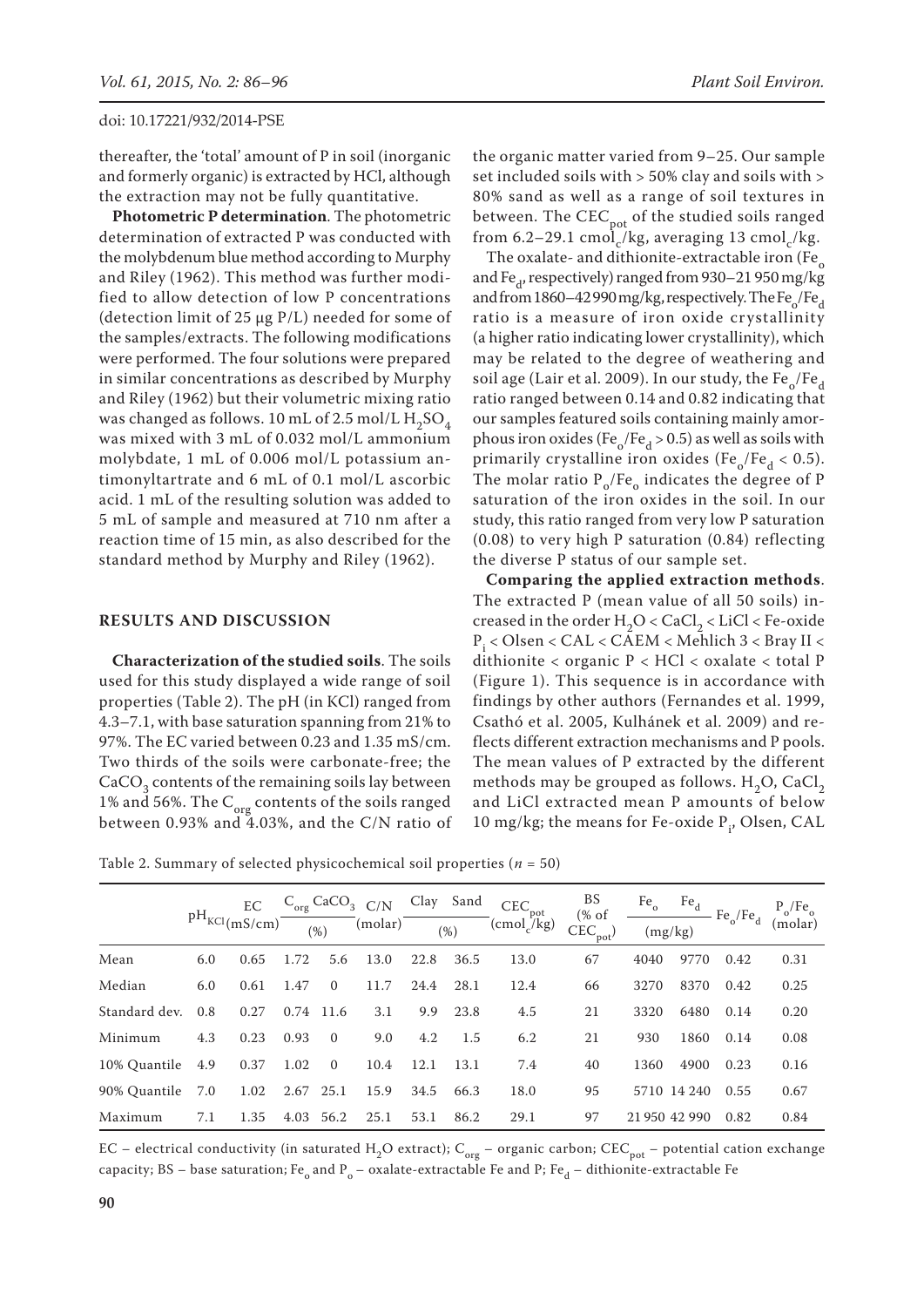

Figure 1. Phosphorus (P) extracted by the different extraction methods in the order of increasing extraction yield  $(n = 50)$ . Fe-oxide  $P_i$  – iron oxide impregnated filter paper; CAL – calcium-acetatelactate; CAEM – cation and anion exchange membranes



and CAEM were in the same range of around or below 100 mg/kg; Mehlich 3, Bray II and dithionite extracted mean P amounts of around or below 200 mg/kg, while organic P and HCl-extractable P were on average around 300 mg/kg; the mean values of oxalate and total P amounted to 530 and 830 mg/kg, respectively.

The widest range between lowest and highest value was found for Bray II, where the highest measured value (628 mg/kg) was about 200-fold greater than the lowest value (3.13 mg/kg). The narrowest range was observed for the HCl extraction, where the maximum extracted P (622 mg/kg) was less than 5 times higher than the minimum value (129 mg/kg). Saggar et al. (1999) suggested that a wider range of extracted P was advantageous because of easier categorization in P status groups. This applies especially for routine soil testing where the results provide the basis for fertilizer recommendations.

As expected, the lowest extractable amounts of P from soil were found for the  $H_2O$  extraction method and the highest amounts were extracted by the method for total P (Figure 1). According to Kulhánek et al. (2007), CaCl<sub>2</sub> may extract lower

amounts of P than the  $H<sub>2</sub>O$  method due to the formation of Ca-phosphate. The opposite trend in our study may result from the application of a saturation water extract and hence much lower soil-to-solution ratios compared to the CaCl, extract (Table 1). Likewise, the lower water-extractable P in our study compared to the range of water-extractable P reported by Marschner (1995; 0.8–8.0 mg/kg) may have the same reason. The total P values in our samples ranged from 298–1680 mg/kg. By comparison, Zehetner et al. (2008) reported a mean total P concentration of 713 ± 58 mg/kg for young floodplain soils in Austria; Cross and Schlesinger (1995) found total P values from 64–908 mg/kg in 88 different soils globally. Figure 1 shows an average organic P content of approximately 36% of the total P in the studied soils. This is at the lower end of the common range reported by Condron and Tiessen (2005), i.e. 30–65%.

For Mehlich 3, similar results as in our study were previously found by Zbíral and Němec (2002) who reported values from 4–643 mg/kg with an average of 107 mg/kg over a very broad range of soils. Yet, the direct comparison of our results with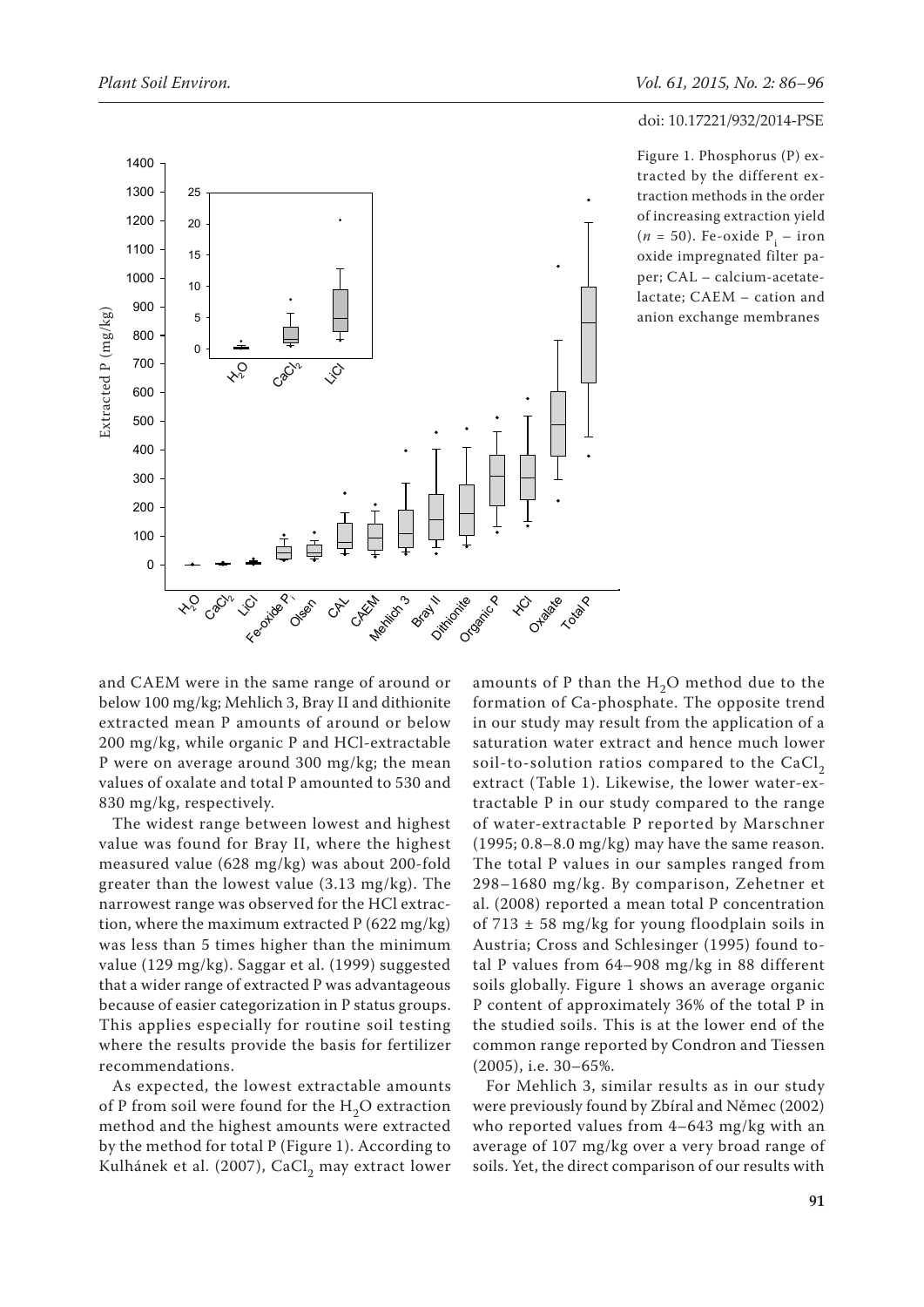other studies entail some problems; in some cases the soils were very different regarding physicochemical parameters (e.g. tropical soils; Mamo et al. 1996, Bortolon and Gianello 2012); or the focus of other studies was on other factors e.g. the influence of various fertilizer applications on P extraction methods (e.g. Menon et al. 1989a, 1991). Menon et al. (1989b) found Fe-oxide P and Olsen-P to be of similar magnitude; this was confirmed by our results, as shown in Figure 1.

Plants and other organisms in soil mainly as similate P that is dissolved in the soil solution. However, the concentration of dissolved P in the solution is generally low (< 5 µmol/L) as P com pounds generally have low solubility (Condron and Tiessen 2005). Blume et al. (2010) report a common range of soil solution P concentrations of between 0.001 and 0.1 mg/L for unfertilized soils and of between 0.1 and 5 mg/L for fertilized topsoils. This is approximately the same range as extracted by the water saturation extraction in our study (0.04–3.37 mg/L). For optimum plant yields, Blume et al. (2010) deem soil solution P concentrations of between 0.3 and 0.8 mg/L as necessary.

When correlating the different extraction meth ods with each other, the overall picture indicates that most extraction methods were well-correlated (Table 3). Yet, organic P and total P were exceptions to this general trend; organic P only correlated with the extraction methods oxalate, dithionite and total P (positively) and with  $\mathrm{CaCl}_{2}$  (negatively), and total P correlated (positively) with only half of the methods (Olsen, CAL, CAEM, oxalate, dithionite, HCl and organic P). It was notable that correlation coefficients between the weaker extraction methods, i.e.  $H_2O$ , CaCl<sub>2</sub> and LiCl, on the one hand and the other extraction methods on the other hand declined with increasing ex tracting strength of the other methods (Table 3, Figure 1). The oxalate and dithionite extraction methods showed little to no correlation with any of the weaker extraction methods. The highest correlation coefficient was found between Bray II and Mehlich 3 (0.944), the lowest for total P and  $CaCl<sub>2</sub> (-0.040)$ . The close correlation of Bray II and Mehlich 3 is likely due to the underlying similar mechanism for P extraction (phosphate release through ligand exchange with F –). It is notable that the  $H_2O$  method best correlated with LiCl, while the CaCl<sub>2</sub> method was most closely Table 3. Pearson correlation coefficients between the different soil P extraction methods

|                      | H, O       | CaCl,      | LiCl       | Olsen      | Bray 11    | Mehlich 3  | CAL        | Fe-oxide P. CAEM |            | Oxalate    | Dithionite | E          | Organic P  |
|----------------------|------------|------------|------------|------------|------------|------------|------------|------------------|------------|------------|------------|------------|------------|
| $\mathrm{CaCl}_2$    | $0.795***$ |            |            |            |            |            |            |                  |            |            |            |            |            |
| <b>Di</b> C          | $0.851***$ | $0.771***$ |            |            |            |            |            |                  |            |            |            |            |            |
| Olsen                | $0.574***$ | $0.657***$ | $0.646***$ |            |            |            |            |                  |            |            |            |            |            |
| Bray II              | $0.409***$ | $0.643***$ | $0.649***$ | $0.792***$ |            |            |            |                  |            |            |            |            |            |
| Mehlich <sub>3</sub> | $0.437***$ | $0.701***$ | $0.652***$ | $0.837***$ | $0.944***$ |            |            |                  |            |            |            |            |            |
| CAL                  | $0.509***$ | $0.556***$ | $0.732***$ | $0.801***$ | $0.826***$ | $0.761***$ |            |                  |            |            |            |            |            |
| Fe-oxide P.          | $0.644***$ | $0.813***$ | $0.686***$ | $0.888***$ | $0.810***$ | $0.865***$ | $0.663***$ |                  |            |            |            |            |            |
| CAEM                 | $0.722***$ | $0.721***$ | $0.752***$ | $0.849***$ | $0.658***$ | $0.693***$ | $0.661***$ | $0.868***$       |            |            |            |            |            |
| Oxalate              | $0.293*$   | 0.216      | $0.286**$  | $0.740***$ | $0.519***$ | $0.497***$ | $0.564***$ | $0.538***$       | $0.551***$ |            |            |            |            |
| Dithionite           | 0.194      | 0.193      | 0.173      | $0.664***$ | $0.367**$  | $0.394***$ | $0.342*$   | $0.528***$       | $0.607***$ | $0.788***$ |            |            |            |
| HCI                  | $0.327*$   | $0.289*$   | $0.447**$  | $0.727***$ | $0.505***$ | $0.448**$  | $0.740***$ | $0.516***$       | $0.622***$ | $0.695***$ | $0.598***$ |            |            |
| Organic P            | $-0.073$   | $-0.337*$  | $-0.164$   | $-0.047$   | $-0.152$   | $-0.210$   | $-0.048$   | $-0.209$         | $-0.098$   | $0.475***$ | $0.378**$  | 0.104      |            |
| Total P              | 0.165      | $-0.040$   | 0.157      | $0.436**$  | 0.212      | 0.139      | $0.400**$  | 0.214            | $0.359*$   | $0.813***$ | $0.675***$ | $0.680***$ | $0.765***$ |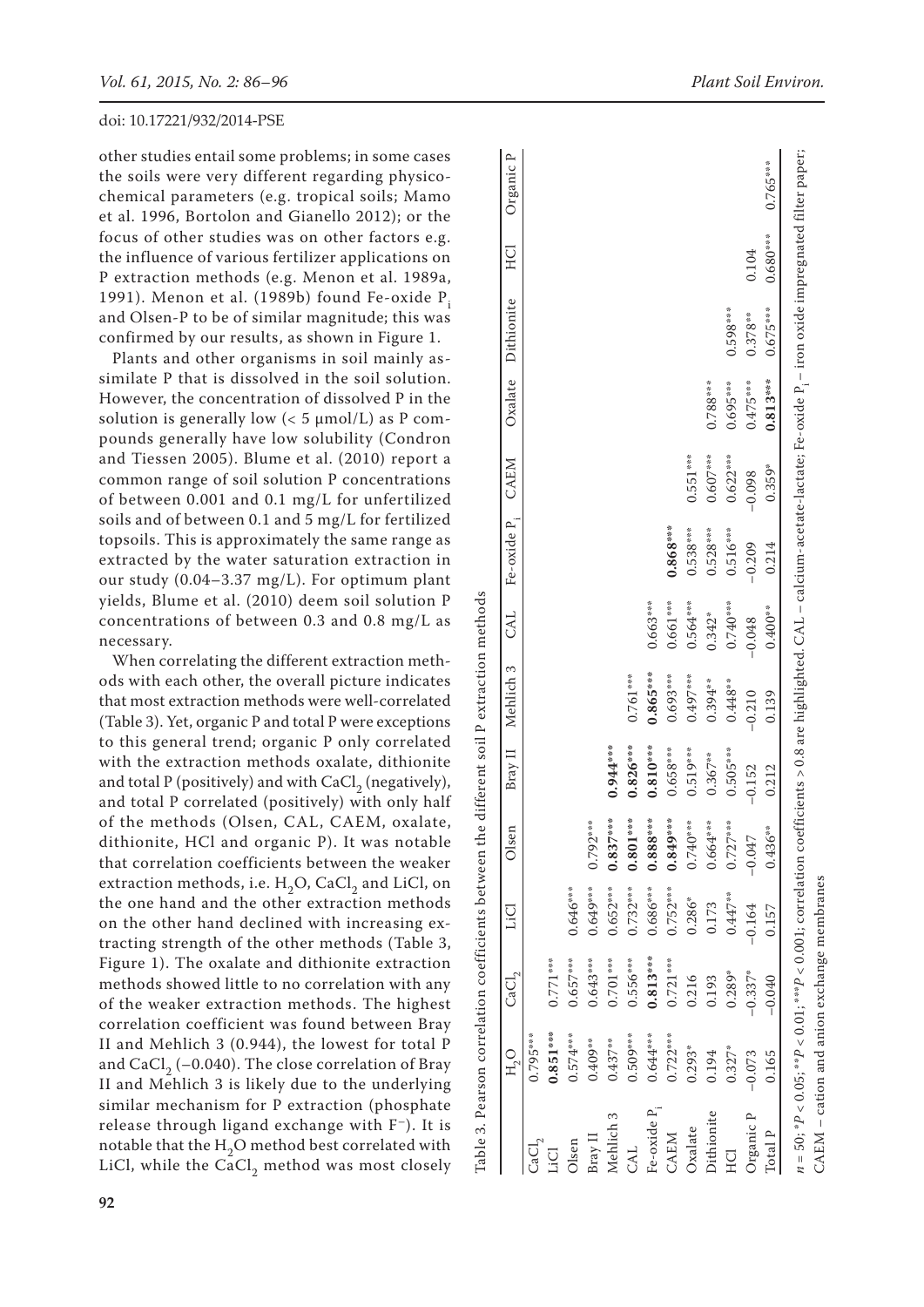correlated with the Fe-oxide  $P_i$ . A tight correlation was also found between CAEM and Fe-oxide P<sub>i</sub>, which was expected as these methods are based on the same mechanism (introducing a P sink). We repeated the correlation analyses after exclu sion of carbonate-containing soils; this resulted in very similar patterns (data not shown) as for the whole dataset presented in Table 3.

**Phosphorus extractability in relation to soil properties**. The solubility, availability and extract ability of P in the soil is influenced by the prevailing  $pH$  and  $CaCO<sub>3</sub>$  content, soil texture, mineralogical composition, total surface area, organic matter content and also by the presence of Fe and Al (hydr-)oxides (Abdu 2006). How these parameters occur concomitantly influences the solubility of phosphates and therefore the extractability by and efficiency of different extraction methods.

In our study, P extracted with CaCl <sup>2</sup>, Olsen, Bray II, Mehlich 3, Fe-oxide P<sub>1</sub>, CAEM and dithionite was negatively correlated with carbonate content and soil pH (Table 4). This trend seems reasonable because  $\text{CaCO}_3$  may bind readily available P in Ca-phosphates thereby fixing P in the soil. Zbíral (2000) discussed a strong effect of the prevailing pH on acidic extraction methods, and Zorn and Krause (1999) analyzed the effect of CaCO<sub>3</sub> content in the soil on the extraction capacity of the CAL method. They suggest that higher  $\text{CaCO}_3$ contents may increase the pH in the extraction solution and diminish the effectiveness of the CAL extraction. However, samples that showed reduced extraction capacity could not be identified solely based on high CaCO <sup>3</sup> contents (Zorn and Krause 1999, Zbíral and Němec 2002). As an alternative and less CaCO<sub>3</sub>-dependent method, Zorn and Krause (1999) recommend the use of the Olsen extract, Zbíral and Němec (2002) propose the use of Mehlich 3. Contrary to these observations and recommendations, our results showed that CAL did not correlate significantly with  $CaCO<sub>3</sub>$  while Olsen and Mehlich 3 did (Table 4).

Soil  $C_{org}$  only correlated (positively) with P extracted by oxalate as well as organic P and total P (Table 4); reconfirming that only these extraction methods were able to extract significant amounts of P from the organic pool.

Zheng and Zhang (2012) found that soil texture and particle size distribution strongly influenced soil P fractions. The authors claimed the strong impact was due to the influence on the microbial

Table 4. Pearson correlation coefficients between soil P extraction methods and soil properties (*n* = 50; \**P* < 0.05; \*\**P* < 0.01; \*\*\**P* < 0.001) \*\* $P < 0.01$ : \*\*\* $P < 0.001$ )  $< 0.05$ ;  $\overline{d}$ 50;  $\overline{\mathbf{u}}$ properties  $(n$ soil methods and extraction Table 4. Pearson correlation coefficients between soil P

|                                                                                     | pH (KCl)          | EC                |            | $CaCO3$ $C/$ | N (molar)              | Clay        | Silt        | Sand       | CEC.       | BS          | ۴ę         | Fe,        |            | Fe <sub><math>\alpha</math></sub> /Fe <sub>d</sub> $P_0$ /Fe <sub>o</sub> (molar)                                                                                       |
|-------------------------------------------------------------------------------------|-------------------|-------------------|------------|--------------|------------------------|-------------|-------------|------------|------------|-------------|------------|------------|------------|-------------------------------------------------------------------------------------------------------------------------------------------------------------------------|
|                                                                                     | $-0.111$          | 0.154             | $-0.089$   | $-0.234$     | 0.062                  | $-0.011$    | $-0.161$    | 0.119      | $-0.020$   | 0.129       | 0.051      | 0.010      | 0.199      | 0.005                                                                                                                                                                   |
| ිaCl <sub>ි</sub>                                                                   | $-0.348"$         | $0.387***$        | $-0.223$   | $-0.341*$    | 0.452***               | $-0.422***$ | $-0.462***$ | $0.500***$ | $-0.312*$  | $-0.379**$  | 0.074      | $-0.106$   | 0.232      | 0.122                                                                                                                                                                   |
|                                                                                     | 0.024             | $0.407***$        | $-0.067$   | $-0.238$     | 0.184                  | $-0.237$    | $-0.291*$   | $0.301*$   | $-0.205$   | $-0.040$    | 0.044      | $-0.091$   | 0.196      | 0.174                                                                                                                                                                   |
| Disen                                                                               | $-0.319*$         | 0.219             | 0.076      | $-0.363***$  | 0.268                  | $-0.242$    | $-0.463***$ | $0.427**$  | 0.070      | $-0.402**$  | $0.307*$   | 0.146      | $0.627***$ | 0.091                                                                                                                                                                   |
| Bray II                                                                             | $-0.200$          | $0.322*$          | $-0.103$   | $-0.380**$   | $0.455***$             | $-0.512***$ | $-0.524***$ | $0.579***$ | $-0.274$   | $-0.324*$   | $-0.044$   | $-0.147$   | $0.405**$  | $0.294*$                                                                                                                                                                |
| Mehlich 3                                                                           | $-0.308*$         | $0.391**$         | $-0.081$   | $-0.338*$    | $0.555***$             | $-0.549***$ | $-0.574***$ | $0.630***$ | $-0.282*$  | $-0.429***$ | $-0.054$   | $-0.155$   | $0.427**$  | $0.329*$                                                                                                                                                                |
| CAL                                                                                 | 0.110             | 0.267             | 0.142      | $-0.143$     | 0.129                  | $-0.216$    | $-0.387**$  | $0.360*$   | $-0.064$   | 0.031       | 0.016      | $-0.096$   | $0.351*$   | $0.316*$                                                                                                                                                                |
| Fe-oxide P.                                                                         | $-0.423**$ 0.272  |                   | $-0.162$   | $-0.478***$  | $0.414**$              | $-0.394***$ | $-0.500***$ | $0.515***$ | $-0.136$   | $-0.519***$ | 0.186      | 0.076      | $0.522***$ | 0.075                                                                                                                                                                   |
| CAEM                                                                                | $-0.286$ *        | 0.218             | $-0.104$   | $-0.500***$  | 0.127                  | $-0.195$    | $-0.273$    | 0.274      | 0.004      | $-0.382**$  | $0.327*$   | 0.173      | $0.561***$ | 0.100                                                                                                                                                                   |
| Oxalate                                                                             | $-0.144 - 0.117$  |                   | $0.291*$   | $-0.179$     | $-0.059$               | $-0.010$    | $-0.222$    | 0.164      | $0.353*$   | $-0.243$    | $0.597***$ | $0.455***$ | $0.486***$ | 0.091                                                                                                                                                                   |
| <b>Dithionite</b>                                                                   | $-0.448***-0.188$ |                   | 0.043      | $-0.466***$  | $-0.085$               | $-0.172$    | $-0.246$    | 0.251      | 0.243      | $-0.556***$ | $0.757***$ | $0.597***$ | $0.573***$ | $-0.362**$                                                                                                                                                              |
|                                                                                     | 0.068             | 0.006             | 0.213      | $-0.163$     | $-0.134$               | $-0.029$    | $-0.118$    | 0.097      | 0.176      | 0.021       | $0.473***$ | $0.296*$   | $0.526***$ | $-0.016$                                                                                                                                                                |
| Organic P                                                                           |                   | $0.193 - 0.355$ * | $0.376***$ | 0.201        | $-0.440**$             | $0.427***$  | 0.268       | $-0.364**$ | $0.529***$ | 0.135       | $0.370**$  | $0.558***$ | $-0.285*$  | 0.069                                                                                                                                                                   |
| $_{\rm{Total}}$ $_{\rm{P}}$                                                         |                   | $0.164 - 0.267$   | $0.392**$  | 0.070        | $-0.413**$             | $0.293*$    | 0.142       | $-0.218$   | $0.515***$ | 0.075       | $0.592***$ | $0.583***$ | 0.173      | 0.005                                                                                                                                                                   |
| EC – electrical conductivity (in saturated H <sub>2</sub> O extract); $C_{\rm org}$ |                   |                   |            |              | - organic carbon; CEC. |             |             |            |            |             |            |            |            | - potential cation exchange capacity; BS - base saturation; Fe, and P <sub>0</sub> - oxalate-extractable                                                                |
|                                                                                     |                   |                   |            |              |                        |             |             |            |            |             |            |            |            | Fe and P; Fe, – dithionite-extractable Fe; CAL – calcium-acetate-lactate; Fe-oxide P; – iron oxide impregnated filter paper; CAEM – cation and anion exchange membranes |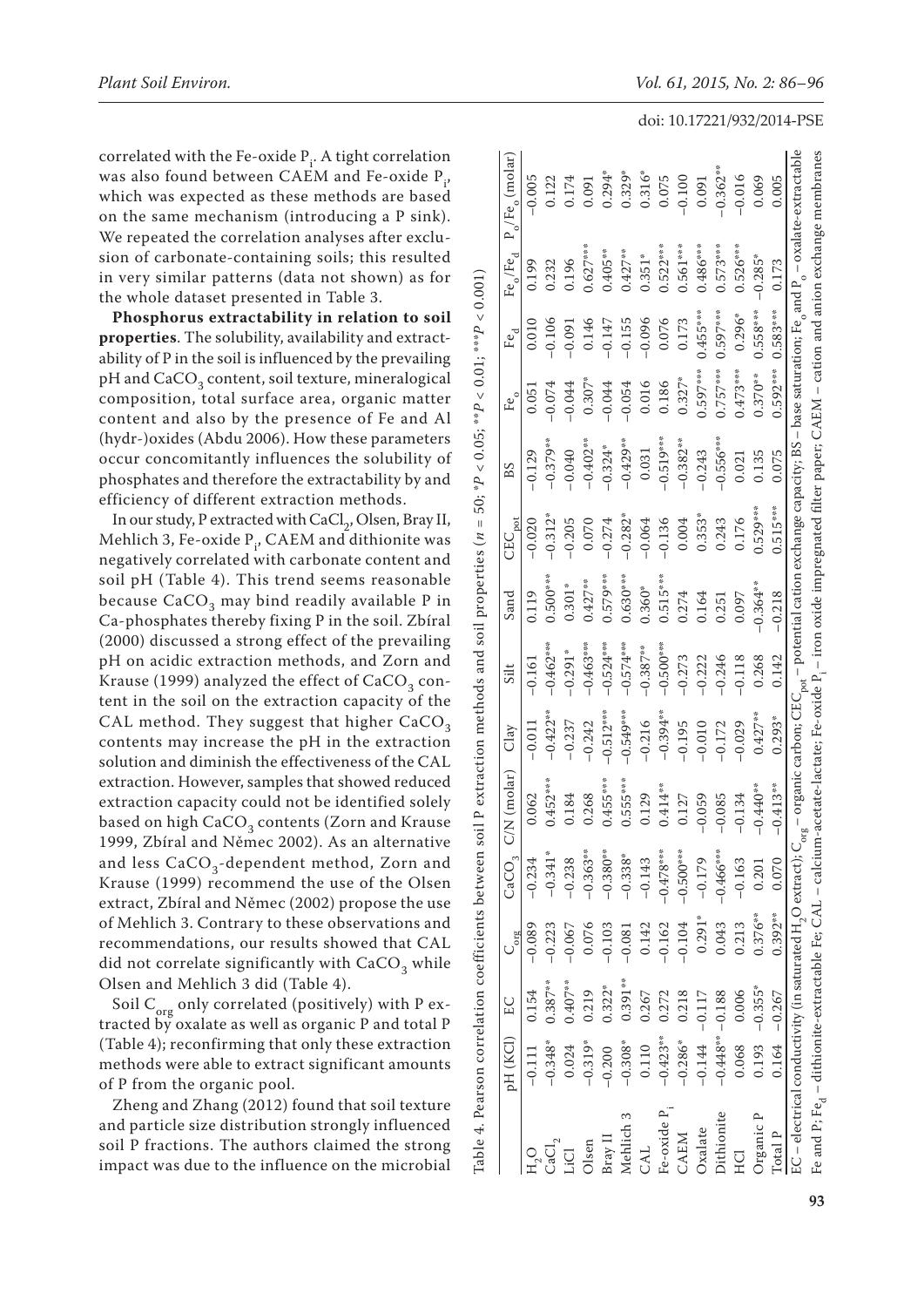biomass and activity in the soils. All fractions of P that were affected by microbial activity were equally affected by texture. Also, Menon et al. (1989b) found a positive correlation of P extracted with HCl and sand content. Conversely, Fernandes et al. (1999) showed that P extracted by Olsen, Fe-oxide  $P_i$  and CAEM was less dependent on soil texture. In our study, soil texture seemed to exert a strong influence on P extractability. Phosphorus exntracted with  $CaCl<sub>2</sub>$ , LiCl, Olsen, Bray II, Mehlich 3, CAL and Fe-oxide  $P_i$  was negatively correlated with clay and/or silt content and positively with sand content. The reverse trend was observed for organic P. Finer soil textures may contribute to stronger P binding thus reducing its extractability by most of the weaker extraction methods. On the other hand, finer textures also correspond with higher  $C_{\text{org}}$  contents ( $r = 0.391$  between the fraction <  $6.3 \mu$ m and C<sub>org</sub>, *P* < 0.01; data not shown) and thus also with higher organic P. Our results are in contrast with those of Stewart et al. (1987) who found that a low sand content correlated with higher amounts of extractable P by methods extracting the labile forms of P.

Oxalate- and dithionite-extractable iron contents correlated (positively) mainly with P extracted by stronger extraction methods, i.e. oxalate, dithionite, HCl, organic P and total P. The  $Fe_0/Fe_4$ ratio (a higher ratio indicating lower iron oxide crystallinity) correlated positively with P extracted by Olsen, Bray II, Mehlich 3, CAL, Fe-oxide P<sub>i</sub>, CAEM, oxalate, dithionite and HCl, but negatively with organic P. This indicates generally higher P extractability from soils with dominantly amorphous iron oxides.

Kumar et al. (1994) argue that not only soil properties but also the composition of fertilizers influences P extractability by different extraction methods. In our study, different fertilizer residues and their variable solubility may have (partly) masked soil property effects, thus reducing the significance of correlations.

In conclusion, the magnitude of extractable P by the various extraction methods increased in the order  $H_2O < CaCl_2 < LiCl < Fe$ -oxide  $P_i < O$ lsen < CAL < CAEM < Mehlich 3 < Bray II < dithionite  $\langle$  organic P  $\langle$  HCl  $\langle$  oxalate  $\langle$  total P. Generally, the different extraction methods were well correlated, especially when P extraction was achieved by a similar mechanism. The soil properties most influential on P extractability were pH, carbonate

content, texture as well as iron oxide content and crystallinity. Owing to the different extraction mechanisms utilized, the tested extraction methods extracted different pools of soil P with strongly varying extractability and varying dependence on soil properties. Further research is needed to examine the relation of P extractability by these methods to plant P uptake in contrasting soil types.

## **Acknowledgements**

The authors are grateful to all farmers that agreed to provide soil samples for this project. A special thanks goes to Drs. Helmut Eißner, Bodo Hoffmann and Friedhelm Herbst (Experiment 'Ewiger Roggen'), Division of Agriculture and Nutritional Sciences, Martin-Luther-Universität Halle-Wittenberg, Germany, equally to Michael Baumecker, Lecture and Research Station Thyrow, Humboldt-Universität zu Berlin, Germany, and to Dr. Heide Spiegel, Austrian Agency for Health and Food Safety (AGES), Vienna, Austria, for the permission to include and for supplying very special soil samples from long-term field experiments. The authors also acknowledge the help and assistance from Ewald Brauner, Astrid Hobel, Elisabeth Kopecky, Angelika Hromatka and Karin Hackl from the Institute of Soil Research, BOKU Vienna. This study was enabled thanks to the support granted by BoWaSan/Bodenkalk e. Gen., Graz, Austria, and Karner Düngerproduktion GmbH, Neulengbach, Austria.

# **REFERENCES**

- Abdu N. (2006): Soil-phosphorus extraction methodologies: A review. African Journal of Agricultural Research, 1: 159–161.
- Bissani C.A., Tedesco M.J., de Camargo F.A.O., Miola G.L., Gianello C. (2002): Anion-exchange resins and iron oxideimpregnated filter paper as plant available phosphorus indicators in soils. Communications in Soil Science and Plant Analysis, 33: 1119–1130.
- Blume H.-P., Brümmer G.W., Horn R., Kandeler E., Kögel-Knabner I., Kretzschmar R., Stahr K., Wilke B.-M. (2010): Scheffer/ Schachtschabel Lehrbuch der Bodenkunde. 16th Ed. Heidelberg, Spektrum Akademischer Verlag.
- Bortolon L., Gianello C. (2012): Multielement extraction from southern Brazilian soils. Communications in Soil Science and Plant Analysis, 43: 1615–1624.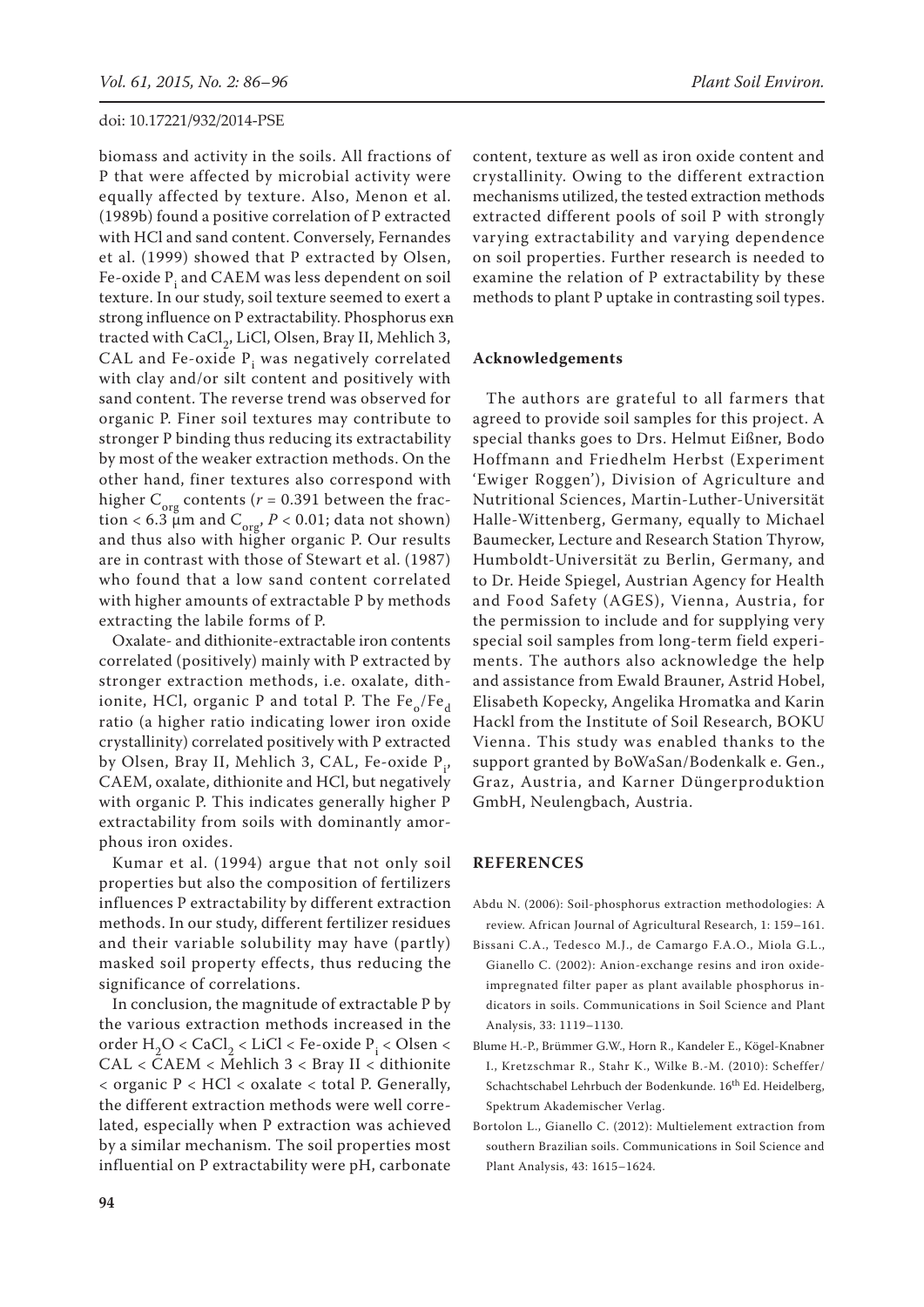- Bray R.H., Kurtz L.T. (1945): Determination of total, organic, and available forms of phosphorus in soils. Soil Science, 59: 39–46.
- Campbell A.S., Schwertmann U. (1984): Iron oxide mineralogy of placic horizons. European Journal of Soil Science, 35: 569–582.
- Chardon W.J. (2000): Methods of phosphorus analysis Phosphorus extraction with iron oxide-impregnated filter paper  $(P_i)$ test). In: Pierzynski G. (ed.): Methods of Phosphorus Analysis for Soils, Sediments, Residuals, and Waters. Raleigh, North Carolina State University, 27–30.
- Condron L.M., Tiessen H. (2005): Interactions of organic phosphorus in terrestrial ecosystems. In: Turner B.L., Frossard E., Baldwin D.S. (eds): Organic Phosphorus in the Environment. Wallington, CAB International, 295–307.
- Cross A.F., Schlesinger W.H. (1995): A literature review and evaluation of the Hedley fractionation: Applications to the biogeochemical cycle of soil phosphorus in natural ecosystems. Geoderma, 64: 197–214.
- Csathó P., Magyar M., Debreczeni K., Sárdi K. (2005): Correlation between soil P and wheat shoot P contents in a network of Hungarian long-term field trials. Communications in Soil Science and Plant Analysis, 36: 275–293.
- Fernandes M.L., Countinho J. (1997): Anion and cation exchange resin membranes to assess the phosphorus status of some Portuguese soils. Communications in Soils Science and Plant Analysis, 28: 483–495.
- Fernandes M.L.V., Indiati R., Countinho J., Buondonno A. (1999): Soil properties affecting phosphorus extraction from Portuguese soils by conventional and innovative methods. Communications in Soils Science and Plant Analysis, 30: 921–936.
- Frank K., Beegle D., Denning J. (1998): Phosphorus. In: Brown J.R. (ed.): Recommended Chemical Soil Test Procedures for the North Central Region. Columbia, North Central Regional Research Publication 221, Missouri Agricultural Experiment Station, 21–30.
- Holmgren G.G.S. (1967): A rapid citrate-dithionite extractable iron procedure. Soil Science Society of America Journal, 31: 210–211.
- Houba V.J.G., Temminghoff E.J.M., Gaikhorst G.A., van Vark W. (2000): Soil analysis procedures using 0.01 M calcium chloride as extraction reagent. Communications in Soil Science and Plant Analysis, 31: 1299–1396.
- Husz G. (2001): Lithium chloride solution as an extracting agent for soils. Journal of Plant Nutrition and Soil Science, 164: 71–75.
- Kulhánek M., Balík J., Černý J., Nedvěd V., Kotková B. (2007): The influence of different intensities of phosphorus fertilizing on available phosphorus contents in soils and uptake by plants. Plant, Soil and Environment, 53: 382–387.
- Kulhánek M., Balík J., Černý J., Vaněk V. (2009): Evaluation of phosphorus mobility in soil using different extraction methods. Plant, Soil and Environment, 55: 267–272.
- Kumar V., Bolland M.D.A., Gilkes R.J. (1994): Comparison of the P<sub>i</sub>, Colwell, Bray 1, calcium acetate lactate (CAL) and Truog soil

phosphorus test for predicting growth of oats, barley, triticale and clover in the field in lateritic soils fertilised with superphosphate and rock phosphate. Fertilizer Research, 37: 115–124.

- Kuo S. (1996): Phosphorus. In: Bartels J.M., Bigham J.M. (eds): Methods of Soil Analysis, 3. Chemical Methods. Madison, Soil Science Society of America, 869–919.
- Lair G.J., Zehetner F., Hrachowitz M., Franz N., Maringer F.-J., Gerzabek M.H. (2009): Dating of soil layers in a young floodplain using iron oxide crystallinity. Quaternary Geochronology, 4: 260–266.
- Mamo T., Richter C., Heiligtag B. (1996): Comparison of extractants for the determination of available phosphorus, potassium, calcium, magnesium and sodium in some Ethiopian and German soils. Communications in Soil Science and Plant Analysis, 27: 2197–2212.
- Marschner H. (1995): Mineral Nutrition of Higher Plants. 3rd Ed. San Diego, Academic Press.
- Mehlich A. (1984): Mehlich 3 soil test extractant: A modification of Mehlich 2 extractant. Communications in Soil Science and Plant Analysis, 15: 1409–1416.
- Mehra O.P., Jackson M.L. (1960): Iron oxide removal from soils and clays by a dithionite-citrate system buffered with sodium bicarbonate. Clays and Clay Minerals, 7: 317–327.
- Menon R.G., Chien S.H., Hammond L.L. (1989a): Comparison of Bray I and  $P_i$  tests for evaluating plant-available phosphorus from soils treated with different partially acidulated phosphate rocks. Plant and Soil, 114: 211–216.
- Menon R.G., Chien S.H., Hammond L.L., Henao J. (1989b): Modified techniques for preparing paper strips for the new  $P_i$  soil test for phosphorus. Fertilizer Research, 19: 85–91.
- Menon R.G., Chien S.H., el Nabi Gadalla A. (1991): Comparison of Olsen and  $P_i$  soil tests for evaluating phosphorus bioavailability in a calcareous soil treated with single superphosphate and partially acidulated phosphate rock. Fertilizer Research, 29: 153–158.
- Murphy J., Riley J.P. (1962): A modified single solution method for the determination of phosphate in natural waters. Analytica Chimica Acta, 27: 31–36.
- Myers R.G., Sharpley A.N., Thien S.J., Pierzynski G.M. (2005): Ion-sink phosphorus extraction methods applied on 24 soils from the continental USA. Soil Science Society of America Journal, 69: 511–521.
- Nuernberg N.J., Leal J.E., Sumner M.E. (1998): Evaluation of an anion-exchange membrane for extracting plant available phosphorus in soils. Communications in Soil Science and Plant Analysis, 29: 467–479.
- Olsen S.R., Cole C.V., Watanabe F.S., Dean L.A. (1954): Estimation of available phosphorus in soils by extraction with sodium bicarbonate. Washington, USDA Circular 939, U.S. Government Printing Office, 1–19.
- Pardo P., López-Sánchez J.F., Rauret G. (2003): Relationships between phosphorus fractionation and major components in